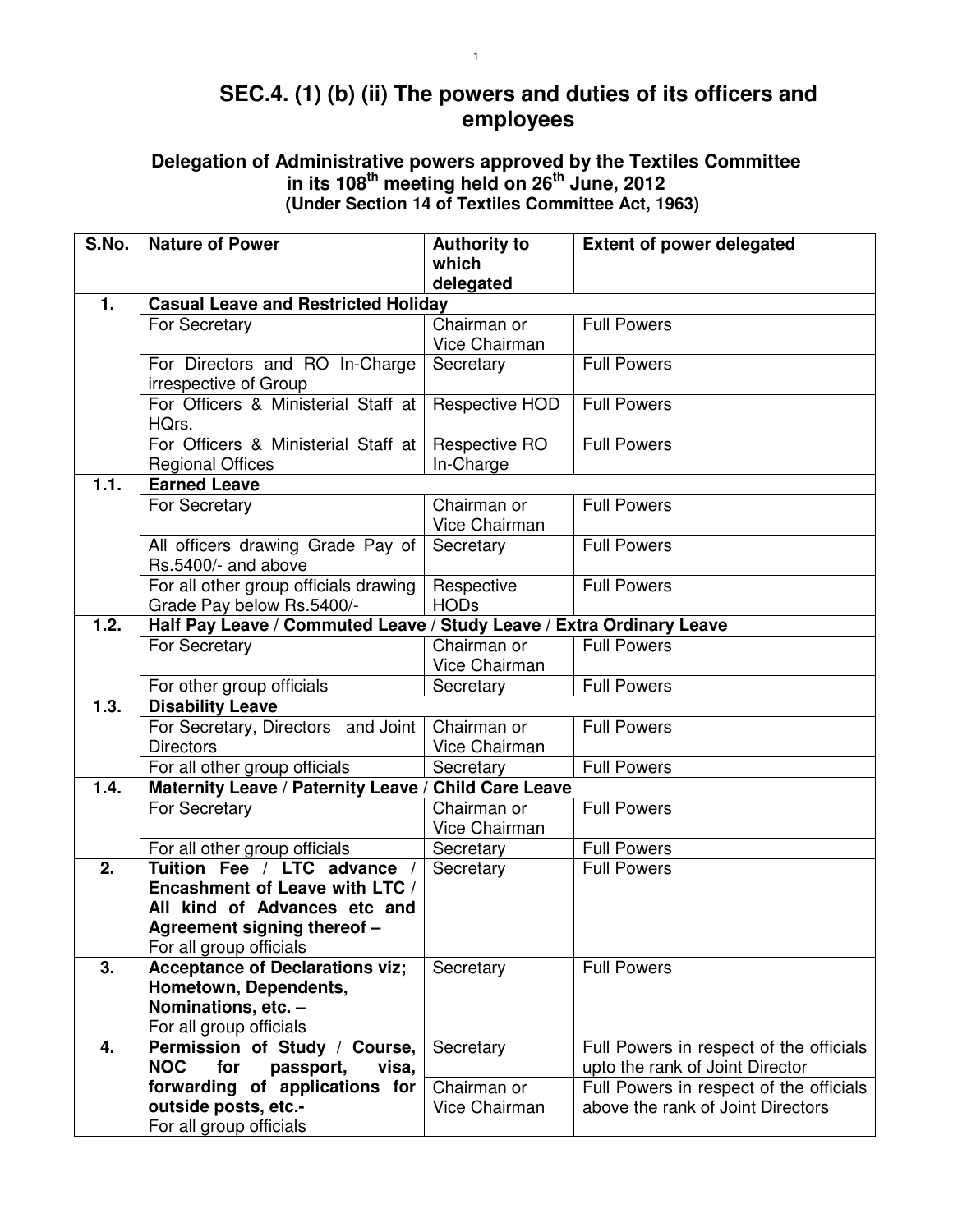| S.No.             | <b>Nature of Power</b>                                                                                                                                                            | <b>Authority to</b><br>which<br>delegated | <b>Extent of power delegated</b>                                                                                                                                                       |
|-------------------|-----------------------------------------------------------------------------------------------------------------------------------------------------------------------------------|-------------------------------------------|----------------------------------------------------------------------------------------------------------------------------------------------------------------------------------------|
| 5.                | <b>Signing of Pension Orders -</b><br>For all group officials                                                                                                                     | Secretary                                 | <b>Full Powers</b>                                                                                                                                                                     |
| 6.                | <b>Acceptance of Resignation -</b><br>All employees of the Committee                                                                                                              | Respective<br>Appointing<br>Authority     | Full Powers However, in respect of<br>Directors and Group "A" officials, the<br>Member Secretary will forward the<br>applications to Vice Chairman and<br>Main Committee for approval. |
| 7.                | Signing, Appointment /<br><b>Promotion Orders-</b><br>For all group officials                                                                                                     | Secretary                                 | <b>Full Powers</b>                                                                                                                                                                     |
| 8.                | Increment, Pay Fixation on<br><b>Promotion &amp; MACP -</b><br>For all group officials                                                                                            | Secretary                                 | <b>Full Powers</b>                                                                                                                                                                     |
| 9.                | <b>Approval of Transfers -</b><br>For all group officials                                                                                                                         | Secretary                                 | <b>Full Powers</b>                                                                                                                                                                     |
| 10.               | <b>Approval of Overtime</b><br>Claims-<br>For entitled group of officials                                                                                                         | Secretary                                 | <b>Full Powers</b>                                                                                                                                                                     |
| $\overline{11}$ . | <b>Correspondence with Ministry</b><br>For all correspondence                                                                                                                     | Secretary                                 | Full Powers. However, in respect of<br>policy matters Secretary should<br>obtain prior approval of Chairman /<br>Vice Chairman                                                         |
| 12.               | <b>Tour &amp; Travelling Allowances</b>                                                                                                                                           |                                           |                                                                                                                                                                                        |
| 12.1.             | Power to decide the shortest of two<br>or more routes                                                                                                                             | Secretary                                 | <b>Full Powers</b>                                                                                                                                                                     |
| 12.2.             | Power to allow mileage allowance<br>to be calculated by a route other<br>than the shortest or the cheapest<br>that the journey is<br>provided<br>actually performed by such route | Secretary                                 | <b>Full Powers</b>                                                                                                                                                                     |
| 12.3.             | Power to sanction travel by<br>Air - For himself, for officials<br>drawing Grade Pay Rs.5400/- and<br>above and rest of the employees<br>depending upon the situation             | Secretary                                 | <b>Full Powers</b>                                                                                                                                                                     |
| 12.4.             | Power to prescribe an employee's<br>headquarters while on tour.                                                                                                                   | Secretary                                 | <b>Full Powers</b>                                                                                                                                                                     |
| 12.5.             | Power to define the limits of an<br>employee's sphere of duty while on<br>tour                                                                                                    | Secretary                                 | <b>Full Powers</b>                                                                                                                                                                     |
| 12.6.             | Power to grant exemption from the<br>rule limiting a halt on tour to ten<br>days                                                                                                  | Secretary                                 | <b>Full Powers</b>                                                                                                                                                                     |
| 12.7.             | Power to extend the time limits for<br>shifting family                                                                                                                            | Secretary                                 | <b>Full Powers</b>                                                                                                                                                                     |
| 12.8.             | sanction<br>traveling<br>Power<br>to<br>allowances as for a journey on tour<br>to an employee who is required<br>while on leave to perform any duty                               | Secretary                                 | <b>Full Powers</b>                                                                                                                                                                     |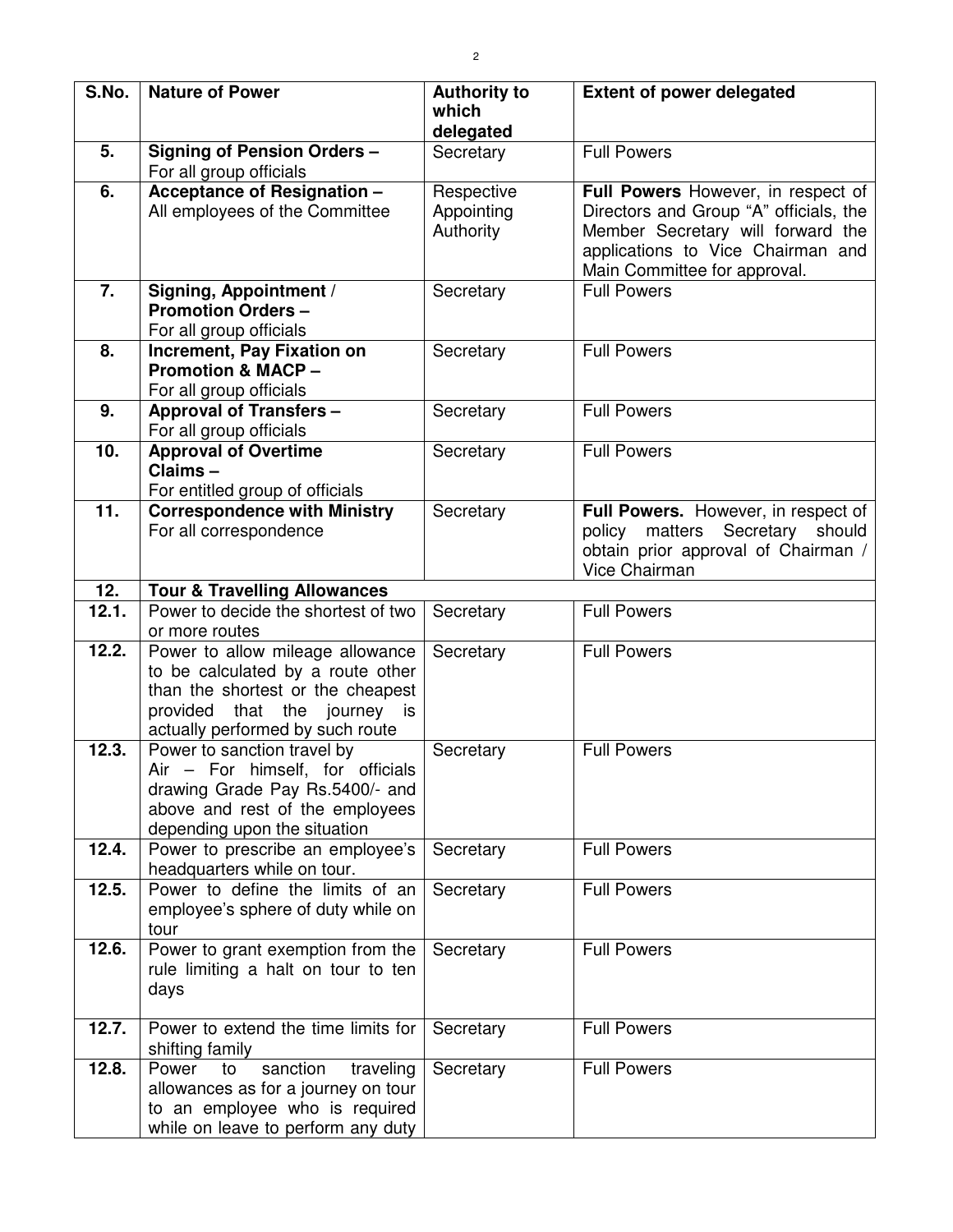| S.No. | <b>Nature of Power</b>                                                                                                                                                                                                                                                                        | <b>Authority to</b><br>which<br>delegated | <b>Extent of power delegated</b>                                                                                                                                                                                                                                 |
|-------|-----------------------------------------------------------------------------------------------------------------------------------------------------------------------------------------------------------------------------------------------------------------------------------------------|-------------------------------------------|------------------------------------------------------------------------------------------------------------------------------------------------------------------------------------------------------------------------------------------------------------------|
|       | for the Committee at a place other<br>than the one where he is spending<br>his leave.                                                                                                                                                                                                         |                                           |                                                                                                                                                                                                                                                                  |
| 12.9. | Power<br>sanction<br>traveling<br>to<br>allowances as on tour to an<br>employee who proceeds on earned<br>leave from<br>headquarters<br>and<br>resumes duty at a tour station after<br>the expiry of earned leave                                                                             | Secretary                                 | <b>Full Powers</b>                                                                                                                                                                                                                                               |
| 12.10 | Power<br>to<br>sanction<br>traveling<br>allowance for a journey made after<br>the termination of an employee<br>service                                                                                                                                                                       | Secretary                                 | <b>Full Powers</b>                                                                                                                                                                                                                                               |
| 12.11 | sanction<br>Power<br>to<br>traveling<br>allowance to the family of an<br>employee who dies while in service                                                                                                                                                                                   | Secretary                                 | <b>Full Powers</b>                                                                                                                                                                                                                                               |
| 12.12 | regulate<br>Power<br>to<br>traveling<br>allowance to persons other than<br>members of the Committee or Ad-<br>hoc Committees and employees of<br>Committee,<br>attending<br>the<br>commissions of enquiry etc., or<br>performing<br>duties<br>for<br>the<br>Committee in an honorary capacity | Secretary                                 | <b>Full Powers</b>                                                                                                                                                                                                                                               |
| 12.13 | Powers to approve tours for self<br>and all employees                                                                                                                                                                                                                                         | Secretary                                 | <b>Full Powers</b>                                                                                                                                                                                                                                               |
| 12.14 | Power to countersign TA claims as<br><b>Controlling Officer</b>                                                                                                                                                                                                                               | Chairman                                  | Full Powers in respect of his own<br>claim                                                                                                                                                                                                                       |
|       |                                                                                                                                                                                                                                                                                               | Secretary                                 | Full Powers in respect of -<br>His own claim<br>(1)<br>The claims of members of the<br>(2)<br>Textiles Committee / Standing<br>Finance Committee / Ad-hoc<br>Committees, etc.<br>(3) All Directors of Textiles<br><b>Committee and Chief Accounts</b><br>Officer |
|       | For others                                                                                                                                                                                                                                                                                    | <b>Chief Accounts</b><br>Officer          | <b>Full Powers</b>                                                                                                                                                                                                                                               |
| 12.15 | Power to grant TA advance in<br>respect of tours already approved                                                                                                                                                                                                                             | <b>Chief Accounts</b><br>Officer          | <b>Full Powers</b>                                                                                                                                                                                                                                               |
| 12.16 | Power to sanction transfer to<br>Foreign Service in India and to fix<br>pay in Foreign Service                                                                                                                                                                                                | Respective<br>Appointing<br>Authority     | <b>Full Powers</b>                                                                                                                                                                                                                                               |
| 13.   | Power to countersign Medical<br>claims of the employees governed<br>Committee<br>the<br><b>Textiles</b><br>by<br><b>Employees</b><br>(Medical<br>Benefits)<br>Regulations, 1968                                                                                                               | Chief Accounts<br>Officer                 | <b>Full Powers</b>                                                                                                                                                                                                                                               |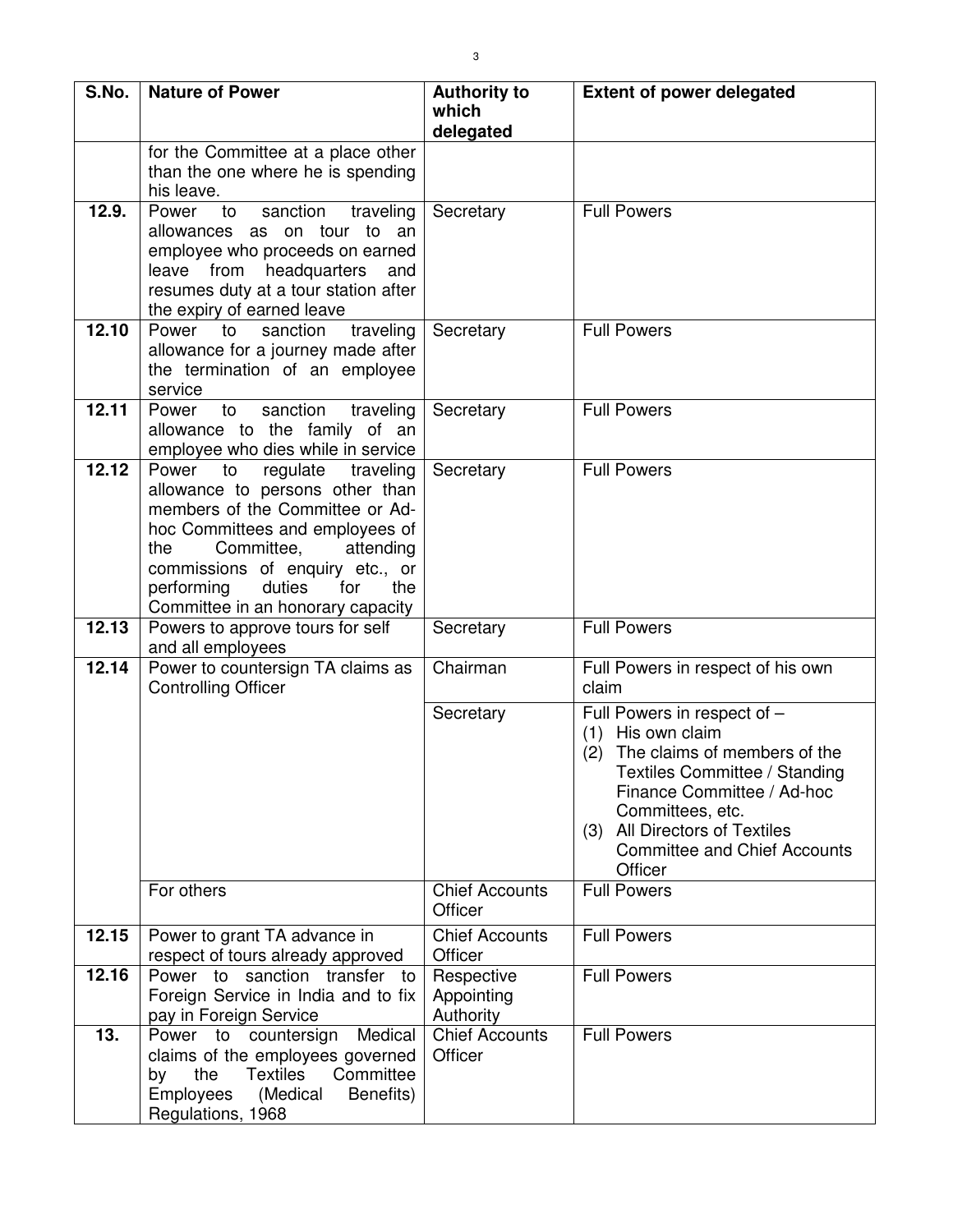| S.No. | <b>Nature of Power</b>                                                                                | <b>Authority to</b><br>which<br>delegated | <b>Extent of power delegated</b>                                                         |
|-------|-------------------------------------------------------------------------------------------------------|-------------------------------------------|------------------------------------------------------------------------------------------|
| 14.   | Power to sanction the undertaking<br>of work by the TC officials for<br>which an honorarium or fee is | Chairman /<br>Vice Chairman               | <b>Full Powers</b>                                                                       |
|       | offered and the acceptance of the<br>honorarium or fee.                                               | Secretary                                 | Full Powers upto a maximum of<br>Rs.25,000/- in each case                                |
| 14.1. | Power to sanction ex-gratia<br>honorarium to staff and officers                                       | Secretary                                 | Full Powers upto a maximum of<br>Rs.5,000/- in a year in each case as<br>per performance |
| 15.   | Power to extend the joining time<br>admissible under rules                                            | Secretary                                 | Full Powers in respect of the officials<br>upto the rank of Joint Director               |
|       |                                                                                                       | Chairman or<br>Vice Chairman              | Full Powers in respect of the officials<br>above the rank of Joint Director              |
| 16.   | Power to allot a building or a part<br>of a building to an employee for<br>residential purpose        | Secretary                                 | <b>Full Powers</b>                                                                       |
| 17.   | Implementation of<br>Government<br>orders relating to payment of DA,<br>Bonus, etc                    | Secretary                                 | <b>Full Powers</b>                                                                       |
| 18.   | Allotment of rooms in Guest House                                                                     | Secretary                                 | <b>Full Powers</b>                                                                       |
| 19.   | <b>Allotment of Quarters</b>                                                                          | Secretary                                 | <b>Full Powers</b>                                                                       |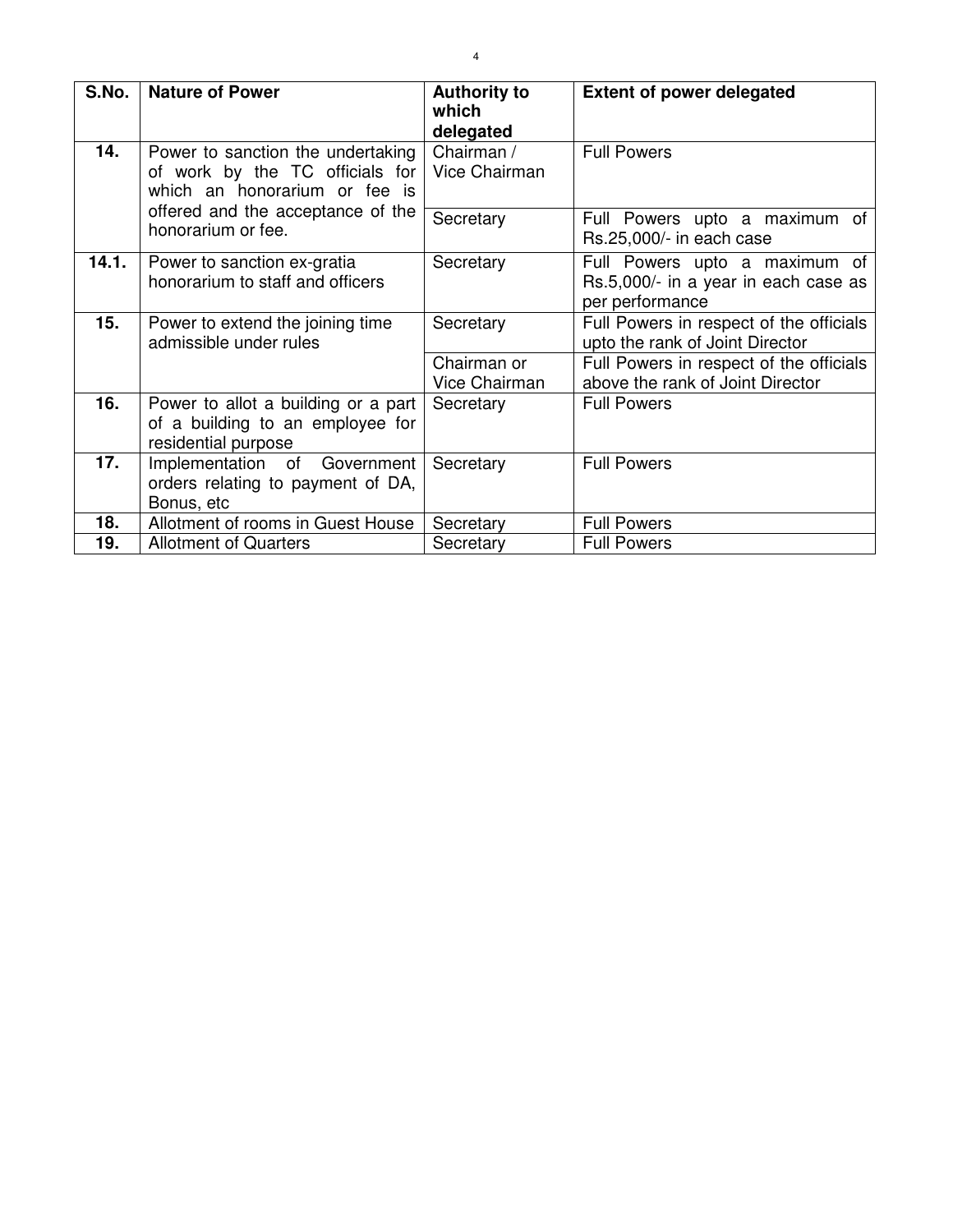## **DELEGATION OF FINANCIAL POWERS APPROVED BY THE TEXTILES COMMITTEE IN ITS 121st MEETING HELD ON 23rd APRIL, 2021 (Under Section 14 of Textiles Committee Act, 1963)**

| Sr.              |                                                                                 | <b>Authority</b><br>to        | Monetary limit up to which                          |
|------------------|---------------------------------------------------------------------------------|-------------------------------|-----------------------------------------------------|
| <b>No</b>        | <b>Item of Expenditure</b>                                                      | whom<br>the                   | the<br>expenditure<br>can<br>be                     |
|                  |                                                                                 | power has been                | incurred                                            |
|                  |                                                                                 | delegated                     |                                                     |
| 1.               | Furniture's & Fixtures                                                          | $\overline{V}$ ice Chairman / | Rs 10,00,000/- in each case                         |
|                  | (Including purchases / repairs)                                                 | Chairman                      |                                                     |
|                  |                                                                                 | Secretary                     | Rs.5,00,000/- in each case                          |
| 2.               | relating<br>Charges<br>to<br>postage,<br>telegrams, telephones,<br>electricity, | Secretary                     | <b>Full Powers</b>                                  |
|                  | gas, water and Municipal rates and<br>taxes.                                    |                               |                                                     |
| 3.               | Telephone charges (installation of<br>telephones in the office or at the        | Secretary                     | <b>Full Powers</b>                                  |
|                  | residence of any officer)                                                       |                               |                                                     |
| 4.               | Stationery stores including rubber<br>stamps and office seals, printing and     | Secretary                     | Rs.5,00,000/- in each case                          |
|                  | binding and publications including                                              | Vice-Chairman                 |                                                     |
|                  | books, News papers and<br>other<br>periodicals                                  |                               | Rs.10,00,000/- in each case                         |
| 5.               | Hire of Office furniture, typewriter,                                           | Secretary                     | Subsumed under SI No.27                             |
|                  | electrical & electronic appliances                                              |                               |                                                     |
| 6.               | Freight and demurrage / wharfage<br>charges                                     | Secretary                     | <b>Full Powers</b>                                  |
| $\overline{7}$ . | Staff paid from contingencies                                                   | Secretary                     | Rs.1,00,000/- per month                             |
|                  |                                                                                 | Vice Chairman                 | Rs.10,00,000/-<br>Upto<br>per<br>month              |
| 8.               | Supply of uniforms, badges and<br>other articles of clothing.                   | Secretary                     | <b>Full Powers</b>                                  |
| 9.               | Conveyance Hire                                                                 | Secretary                     | Routine Office work: As per                         |
|                  | [For journeys in the Committee's                                                |                               | prevailing transport charges                        |
|                  | interest within a radius of 8 km. from                                          |                               | subject<br>production<br>of<br>to                   |
|                  | the headquarters of the employees                                               |                               | invoice or as per Govt. rules.                      |
|                  | when a staff car is not available.]                                             |                               |                                                     |
|                  |                                                                                 |                               | For Projects involving travel in                    |
|                  |                                                                                 |                               | interior places far away from                       |
|                  |                                                                                 |                               | HQ: As per exigencies &                             |
| 10.              | Legal charges                                                                   | Secretary                     | Prevailing conditions<br>Rs.1,20,000/- in each case |
|                  |                                                                                 | Vice Chairman                 | Rs.2,50,000/- in each case                          |
|                  |                                                                                 |                               |                                                     |
| 11.              | Publicity and advertisement charges                                             | Vice Chairman                 | Rs.10,00,000/- in each case                         |
|                  |                                                                                 | Secretary                     | Rs.5,00,000/- in each case                          |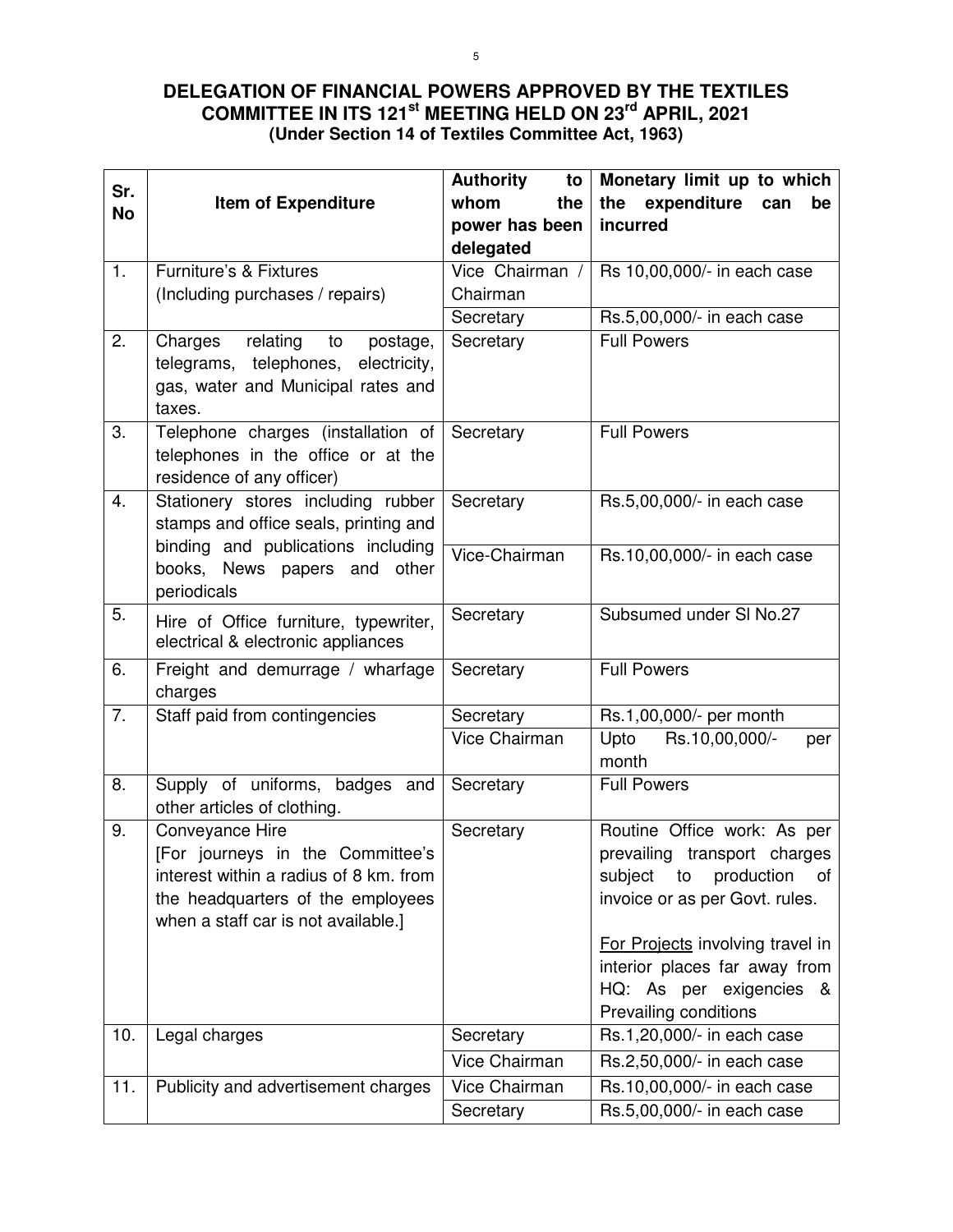| Sr.       |                                                                             | <b>Authority</b><br>to | Monetary limit up to which               |
|-----------|-----------------------------------------------------------------------------|------------------------|------------------------------------------|
| <b>No</b> | <b>Item of Expenditure</b>                                                  | whom<br>the            | the expenditure<br>can<br>be             |
|           |                                                                             | power has been         | incurred                                 |
|           |                                                                             | delegated              |                                          |
| 12.       | Payment of honorarium to persons                                            | Secretary              | <b>Full Powers</b>                       |
|           | liaison<br>officers<br>acting<br>as<br>&                                    |                        |                                          |
|           | respondents in connection with the                                          |                        |                                          |
| 13.       | conduct of market research surveys<br>Rent<br>of<br>office<br>accommodation | Vice Chairman          |                                          |
|           | whether used entirely for the office/                                       |                        | Rs.10,00,000/- per month in<br>each case |
|           | partly as residence.                                                        | Secretary              | Rs.5,00,000/- per month in               |
|           |                                                                             |                        | each case                                |
| 14.       | Petty works and repairs                                                     | Vice Chairman          | Rs.10,00,000/- in each case              |
|           | Execution of petty works and<br>a)                                          |                        |                                          |
|           | repairs to building owned by the                                            | Secretary              | Rs.5,00,000/- per month                  |
|           | Committee<br>including<br>sanitary                                          |                        |                                          |
|           | fittings, water supply & electrical                                         |                        |                                          |
|           | installations in such buildings                                             |                        |                                          |
|           | and repairs to such installations.                                          |                        |                                          |
|           | b) Repairs and alterations to hired                                         | Vice Chairman          | Rs.10,00,000/- in each case              |
|           | buildings                                                                   | Secretary              | Rs.5,00,000/- in each case               |
| 15.       | calculating<br>Typewriters,<br>and                                          | Secretary              | <b>Full Powers</b>                       |
|           | duplicating machines etc.                                                   |                        |                                          |
| 16.       | (purchase of)<br>Purchase<br>installation<br>and<br>of                      | Vice Chairman          |                                          |
|           | laboratory equipments/ instruments                                          |                        | Rs.10,00,000/- in each case              |
|           | and other apparatus etc.,                                                   | Secretary              | Rs.5,00,000/- in each case               |
| 17.       | Procurement of accessories<br>for                                           | Vice-chairman          | Rs.10,00,000/- in each case              |
|           | laboratory equipments/ instruments                                          | Secretary              | Rs.5,00,000/- in each case               |
|           | etc<br>$of$ and                                                             |                        | Rs.1,00,000/- in each case               |
| 18.       | Maintenance and upkeep<br>repairs<br>vehicles,<br>to<br>motor               | Secretary              |                                          |
|           | typewriters,<br>calculating<br>and                                          | Vice Chairman          | Rs.2,00,000/- in each case               |
|           | duplicating<br>machine,<br>other                                            |                        |                                          |
|           | equipment, instruments, apparatus,                                          |                        |                                          |
|           | etc.                                                                        |                        |                                          |
| 19.       | Consumable stores required for the                                          | Secretary              | Rs.1,50,000/- in each case               |
|           | working of the office, laboratory and                                       | Vice Chairman          | Rs.3,00,000/- in each case               |
|           | test house, etc.                                                            |                        |                                          |
| 20.       | Cost of processing / analysis of                                            | Vice Chairman          | Rs.2,50,000/- in each case               |
|           | statistical data                                                            |                        | per month                                |
|           |                                                                             | Secretary              | Rs.1,00,000/- in each case               |
| 21.       |                                                                             |                        | per month<br><b>Full Powers</b>          |
|           | Payment of Testing charges                                                  | Secretary              |                                          |